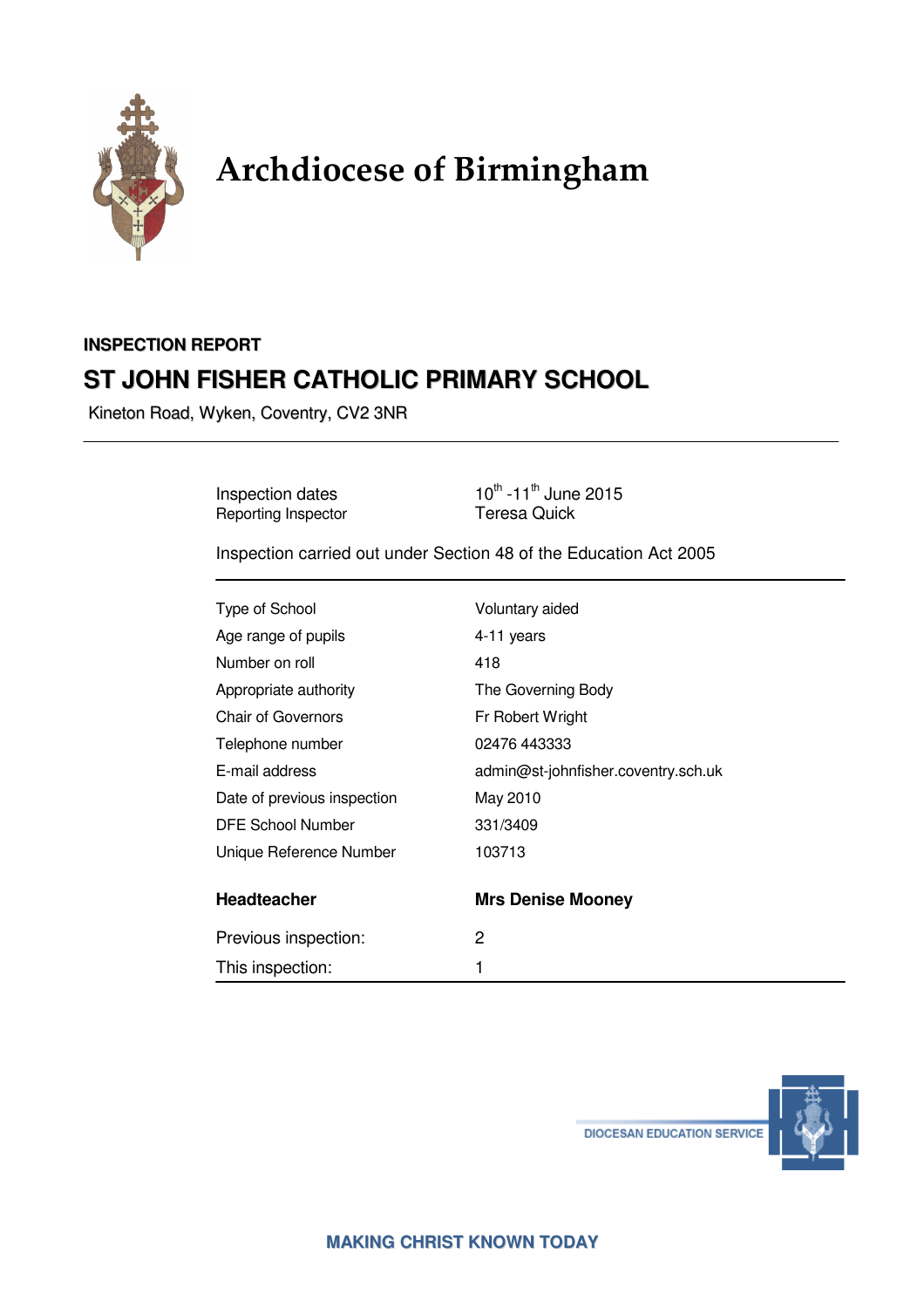#### **Evidence**

- The inspection was carried out by 1 Diocesan Inspector.
- The focus of the inspection was on the effectiveness and use of the school's self evaluation of religious education (RE) and Catholic life.
- To validate the effectiveness of the school's self-evaluation of teaching and learning, the inspector observed 6 part RE lessons in 3 year groups, with the deputy headteacher.
- The inspector completed a work scrutiny with the headteacher and deputy headteacher and held discussions with pupils to evaluate the impact of teaching on their learning over time.
- Meetings were held with the chair of governors and staff.
- The inspector observed prayer services in 3 year groups, attended Mass and undertook a learning walk to look at aspects of learning and teaching in RE, the presentation of the Catholic life of the school, and pupils' behaviour.
- Other documents such as RAISEonline, the development plan, teachers' planning, and learning journals were read alongside the self-evaluation.

#### **Information about the school**

- St John Fisher is a larger than average size Catholic primary school serving the parish of St John Fisher in Coventry.
- St John Fisher is in an area of mixed council, private rental accommodation and private housing. There is some social deprivation.
- The number of Catholic pupils is currently 89%.
- The proportion of ethnic minority pupils is 30%.
- The number of pupils eligible for free school meals is slightly above average and increasing as are the numbers with special needs and/or disabilities.
- Attainment on entry is broadly in line with the national average overall and below expectations in RE.

#### **Main Findings**

- St John Fisher judges its worship, Catholic life and RE to be good. The judgement is based on regular and rigorous monitoring and self evaluation processes which are meticulously verified. The judgement was made due to the very high expectations the school has of itself. Inspection found this to be outstanding.
- The school's outstanding leadership of the headteacher and subject leader ensures dissemination of the school's clear vision thereby creating a common sense of purpose in the community as a whole.
- The strong leadership of the headteacher and the subject leader lead the staff to provide outstanding outcomes for the Catholic life of the school community and excellent progress in RE across the key stages.
- The detailed raising attainment plan is based on thorough monitoring providing a clear knowledge of the teaching and learning and areas for development identified. It is characterised by clear priorities and success criteria, regular review and appropriate support to ensure plans are realised.
- The school works closely with the parish, the other parish school, Cardinal Wiseman School, and the schools in the Romero cluster ensuring outstanding pupils' spiritual, moral, and vocational development.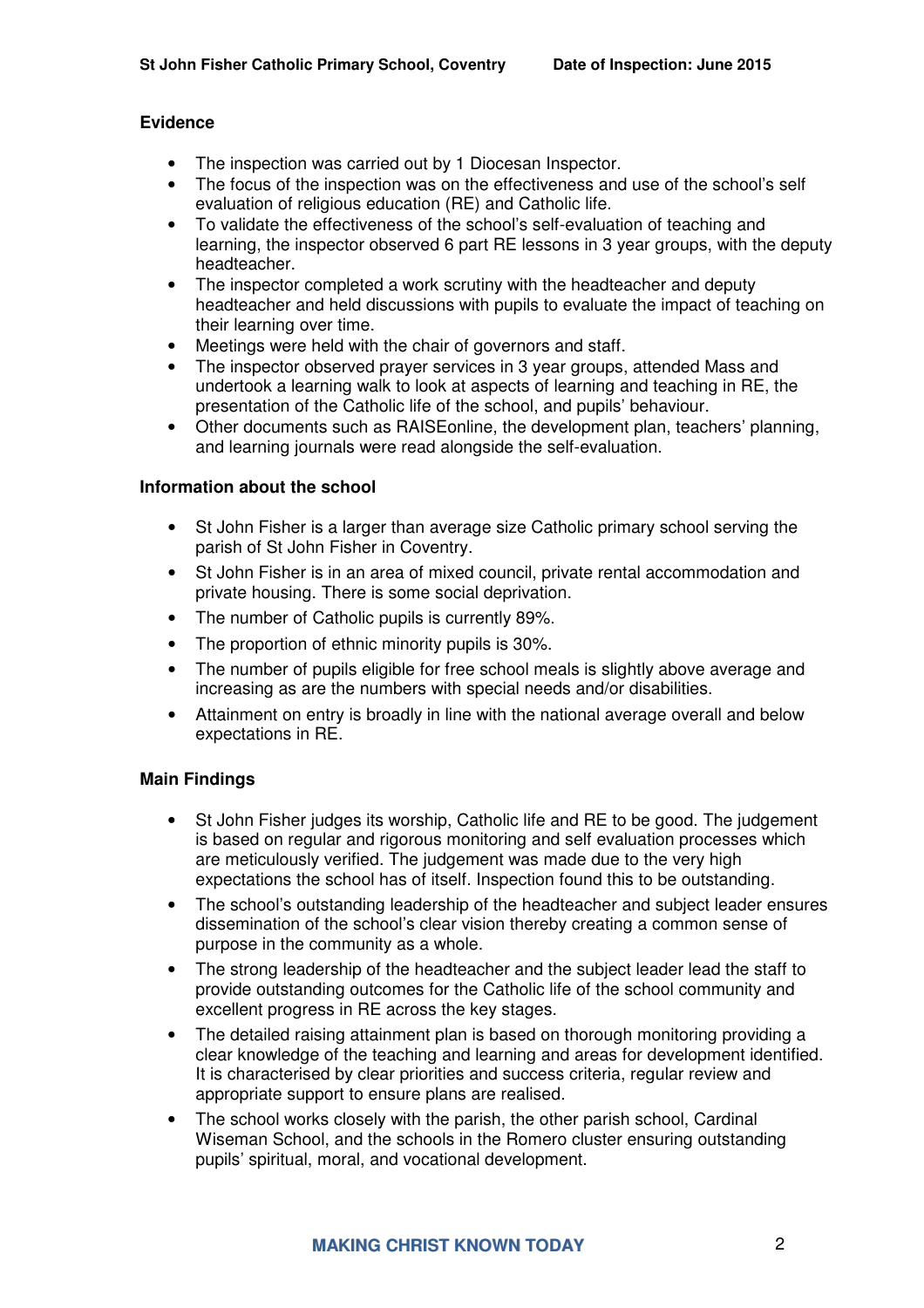#### **School self evaluation**

- Improvement since the last inspection has been outstanding in relation to its recommendations about ensuring that rigorous assessment and monitoring procedures inform high quality planning for the development of Catholic life and RE.
- There is a very good range of monitoring and evaluation activities: talking with pupils both formally and informally, audits, and environmental learning walks. These involve the senior management team which includes the subject leader, and governors, parish priest, parents, parishioners and visitors.
- Monitoring and evaluation systems lead to the next step in the school improvement plan and the school is striving to improve further these very good systems with a greater formalisation of paperwork.
- School self-evaluation is an annual process and regularly monitored by staff and governors. The outcomes of monitoring and evaluation inform the school improvement plan for Catholic life. As a result of monitoring the school identified the need to improve responses to the Mass. The responses are now well embedded through singing but they still consider that Part 3 of the Mass has to be improved. As a result of carrying out the "Monitoring of the School Buildings and Physical Signs of a Catholic School" improvements have been made with crucifixes being placed in areas where there was a need and certain displays have been improved.--
- Clear priorities and timescales are strong features of improvement planning. The school has responded well to the recommendation about this at the last inspection.
- All forms of collective worship are monitored regularly by the senior management team and by peer monitoring. Observations are recorded and are then used to inform future planning
- All staff receive regular high quality professional development both internally within the school and locally. The non teaching deputy headteacher supports staff with the preparation of Mass and the various liturgies that are held at different times of the year and class prayer services. The school has developed and continues to develop innovative ways to inspire prayer. Pupils participate with interest and enthusiasm.
- The children's chaplaincy team supports the organisation of collective worship. Children often are instrumental in leading and developing ideas for collective worship and then are part of the evaluation process. After putting forward ideas they evaluate their implementation both formally and informally. Their ideas are fed into future planning. They are also forthcoming with ideas with the school council for charity events.
- The parish priest who is the chair of governors together with his assistant provides valuable regular contributions to the informal and formal monitoring of Catholic life and support the teaching in the school. They are reliable critical and supportive friends of the school.
- The school is an integral part of the parish which is of benefit to both the school and parish community. Parents and parishioners are very supportive of the school.

#### **Governance**

- Governors led by the knowledgeable chair of governors both support and provide challenge to the school. They regularly evaluate the Catholic life and the teaching of RE. The link governor for RE has a very detailed knowledge of the work of the school working closely with the subject leader.
- The governors are fully committed and closely involved with the school and ensure that the ethos, Catholic life, worship and RE provide the best opportunities for all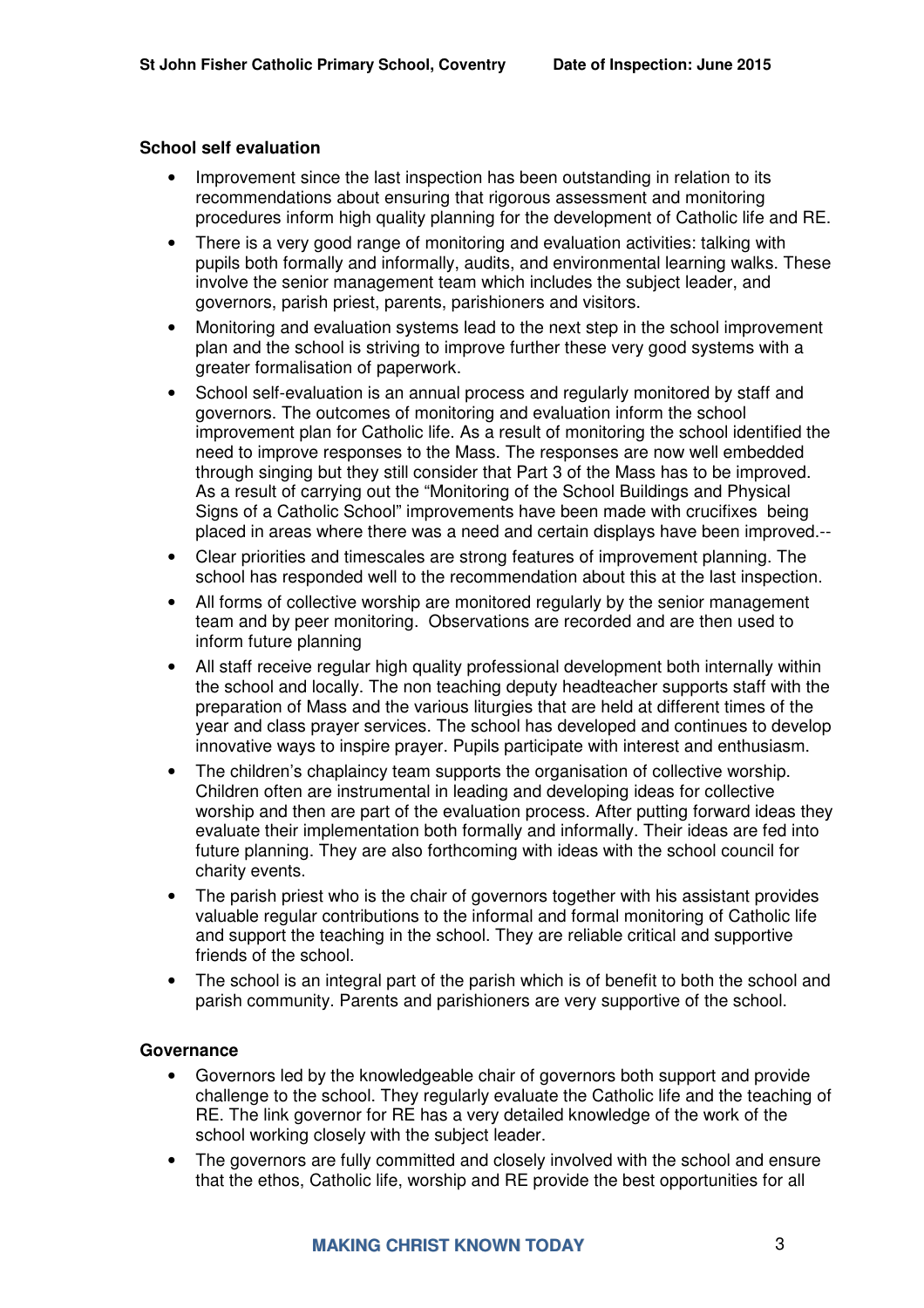pupils and members of the school community. They support as well as challenge. This they do with expertise and make exact judgements about the quality of the whole ethos.

- The headteacher at each full governors' meeting reports on the Catholic life of the school and the teaching in RE. Catholic life and RE feature in the role of the performance and standards committee.
- Governors have been successful in the recruitment of Catholics as teachers and for other appointments within the school community. Targets related to the Catholic life of the school are included in all leaders' performance management.
- Members of the governing body now form part of the shadow directors of the soon to be formed Romero Multi Academy Trust (MAC). They are working for the benefit of the school before St John Fisher's School becomes a full part of the MAC.

#### **Religious Education**

- Senior leaders monitor and evaluate religious education thoroughly. Their judgements that progress is good for all groups of children and attainment good overall is a modest judgement
- Self evaluation is based on good analysis of pupil performance in RE and the relationship between data and planning are developing rapidly.
- Rigorous monitoring of RE by the leadership team takes place regularly. As a deputy headteacher, the subject leader takes the lead with learning walks, book trawls, planning scrutiny, pupil group and individual interviews and environmental trawls.
- Moderation of work, tracking and analysis of assessment data and lesson observations regularly take place.
- Systems are in place to check the quality and impact of teaching. Excellent support is given for newly qualified teachers, and newly appointed teachers who do not have a background in the Catholic faith. Teachers know that the subject leader who is not class based is there to support them both in school and with the training within the local cluster of Catholic schools. All teaching is at least good.
- Leaders know their teachers well. The judgement that teaching is never less than good is supported by a good range of monitoring systems that show that there have been huge improvements in teaching and learning since the time of the last inspection. Staff are committed, dedicated and reflective practitioners who show a determination to further the Catholic life and religious education in the school.
- Regular analysis of data by the senior leadership team results in targeted support, effective teaching and learning enabling the vast majority of pupils to be keen, and enthusiastic to learn, to participate in all aspects of RE and as a result develop well as independent learners and make good progress.
- The curriculum is broad, regularly reviewed and meets the needs of the pupils well. It is based on the diocesan Curriculum Strategy enriched by a variety of other resources and visits to other schools, faith centres, visitors, retreats and visits to places of religious significance.
- The school is continuously seeking to improve and develop their progressive RE curriculum which builds on existing resources and focuses on Faith development from the Reception Year to Year 6.Older and more able pupils are encouraged in a variety of ways including working in a group with the assistant priest to explore subjects in greater depth and detail and consider theological and ethical issues..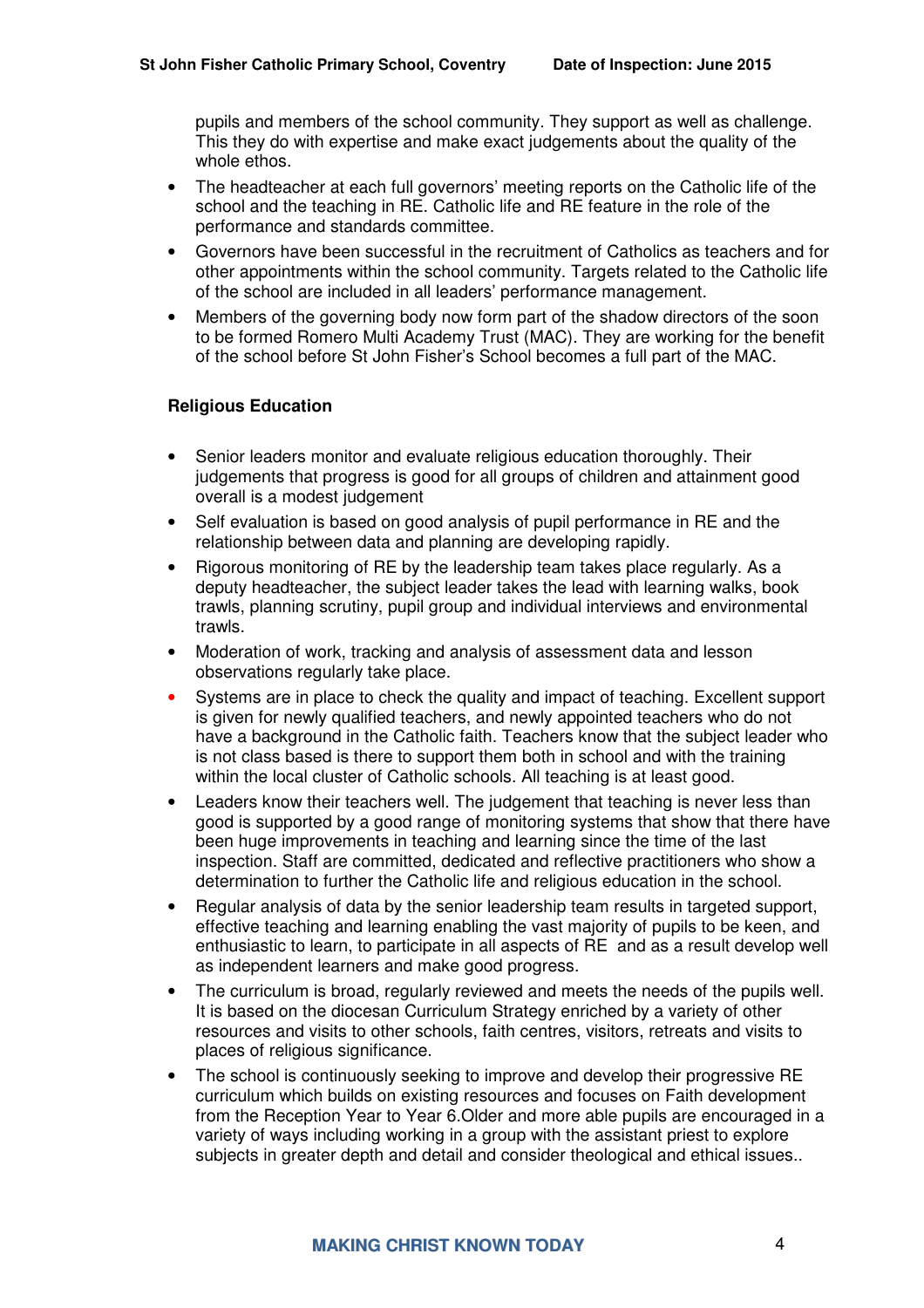- The school works in partnership with the parish clergy to provided the high quality sacramental programmes involving both the school and the parish.
- Throughout the monitoring and evaluation process high on their criteria is the development of the school's spiritual, moral, and vocational development which is now outstanding.

### **Overall effectiveness of the school<sup>1</sup>**

- The school has an excellent Catholic ethos where everyone feels cared for and valued and it is led by a headteacher who has a clear vision, purpose and direction for the school. This is shared by all staff and governors. Leaders engender a strong sense of family thus enabling pupils to feel safe, cared for, respected and valued. They ensure that the school's vision statement is actively lived out- "To live and learn in our caring community"
- Outstanding pupil progress and attitudes to learning are enhanced by the broad, interesting curriculum, excellent Catholic life and the input of the clergy into the life of the school community.
- Children are working at or for some above age related diocesan expectations. Standards in RE are comparable with those in English which are above average overall, though a little below average in reading. The school monitors key groups, addressing issues to ensure all children achieve well.
- All teaching is at least good. Teachers' subject knowledge is generally very good supported by the subject leader and regular training. Resources are plentiful, kept up to date and well organised.
- Both formative and summative assessments and unit evaluations are carried out by teachers and this is used to inform future planning. Effective tracking systems are in place. Throughout the school marking is of a consistently high standard.
- Throughout the school at least 10% of the curriculum time is dedicated to the teaching of RE. The RE curriculum used is based on the Diocesan Strategy Learning and Growing as People of God. Provision of religious education therefore fulfils the requirements of the Bishops' Conference. The RE time is extended with cross curricular work with some extended writing, ICT, art, music and drama
- There is a strong emphasis on living out the faith and enhanced by outstanding worship and liturgical life of the school. The pupils have a very good appreciation of vocation.
- Family life and sex education is delivered in line with the teaching of the Catholic Church using "All that I am".
- Worship and Catholic life are both outstanding. The pupil Chaplaincy team are active and making an impact on the Catholic life of the school. High quality worship is led confidently by staff or pupils. Pupils participate with reverence and respect.
- Pupils' spiritual, moral, and vocational development is outstanding. The school works well towards their quest to unlock the children's potential to fulfil their vocation in life.
- The quality of relationships throughout the school is exemplary. Staff are excellent role models for the pupils. Pupils show respect for other pupils and the adults with whom they come into contact. Behaviour in class and around the school is excellent.

 $\overline{a}$  $<sup>1</sup>$  As the quality of the school self evaluation has been affirmed, the judgements in this section of the</sup> report conform to those of the school.